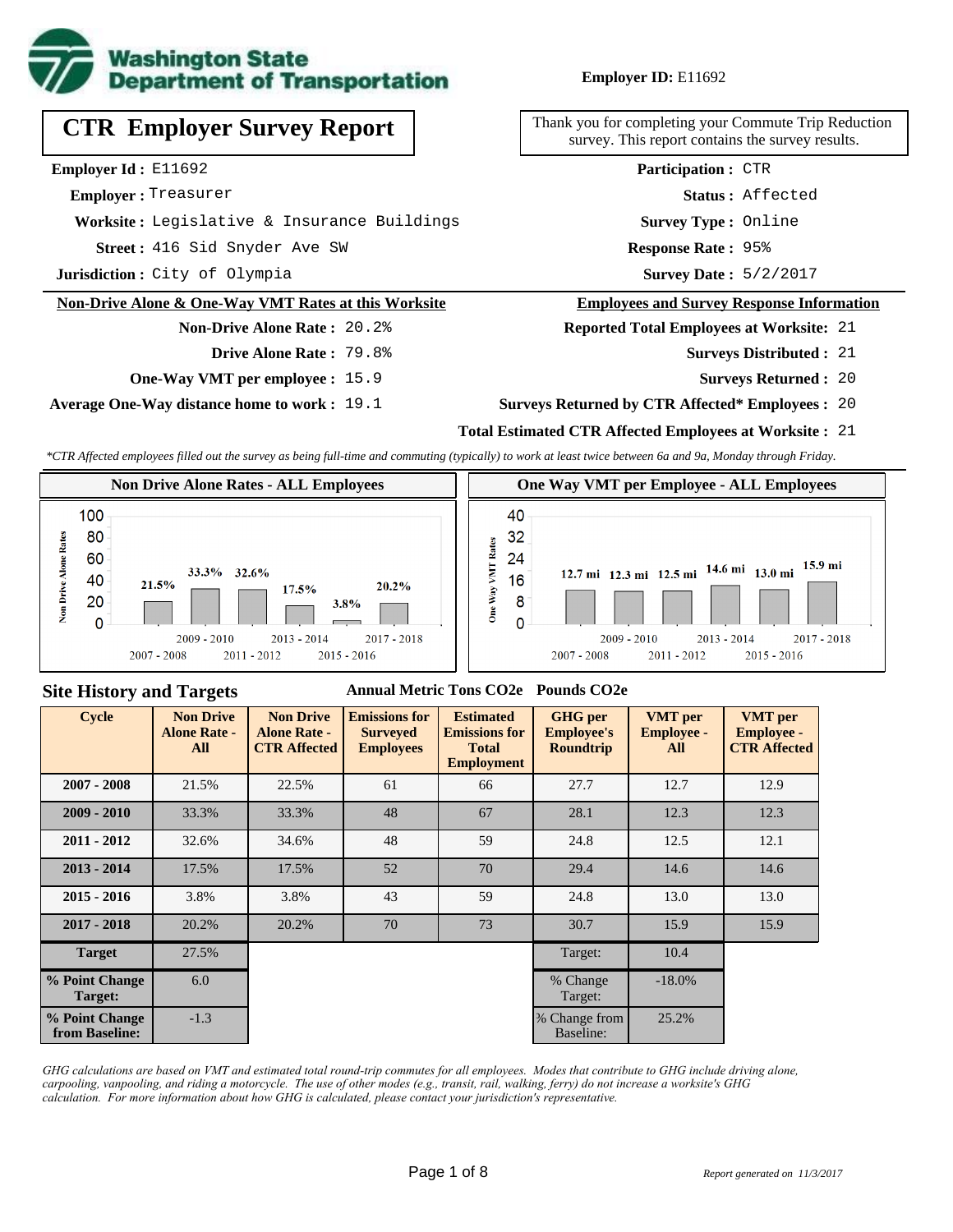

### **Commute Trips By Mode - All Employees**

**Q.4: Last week, what type of transportation did you use each day to commute TO your usual work location? (Mode used for the longest distance.)**



*\* Motorcycle-1 is now included in Drive Alone and Motorcycle-2 is included in Carpool. Information about these trips is still available by request.*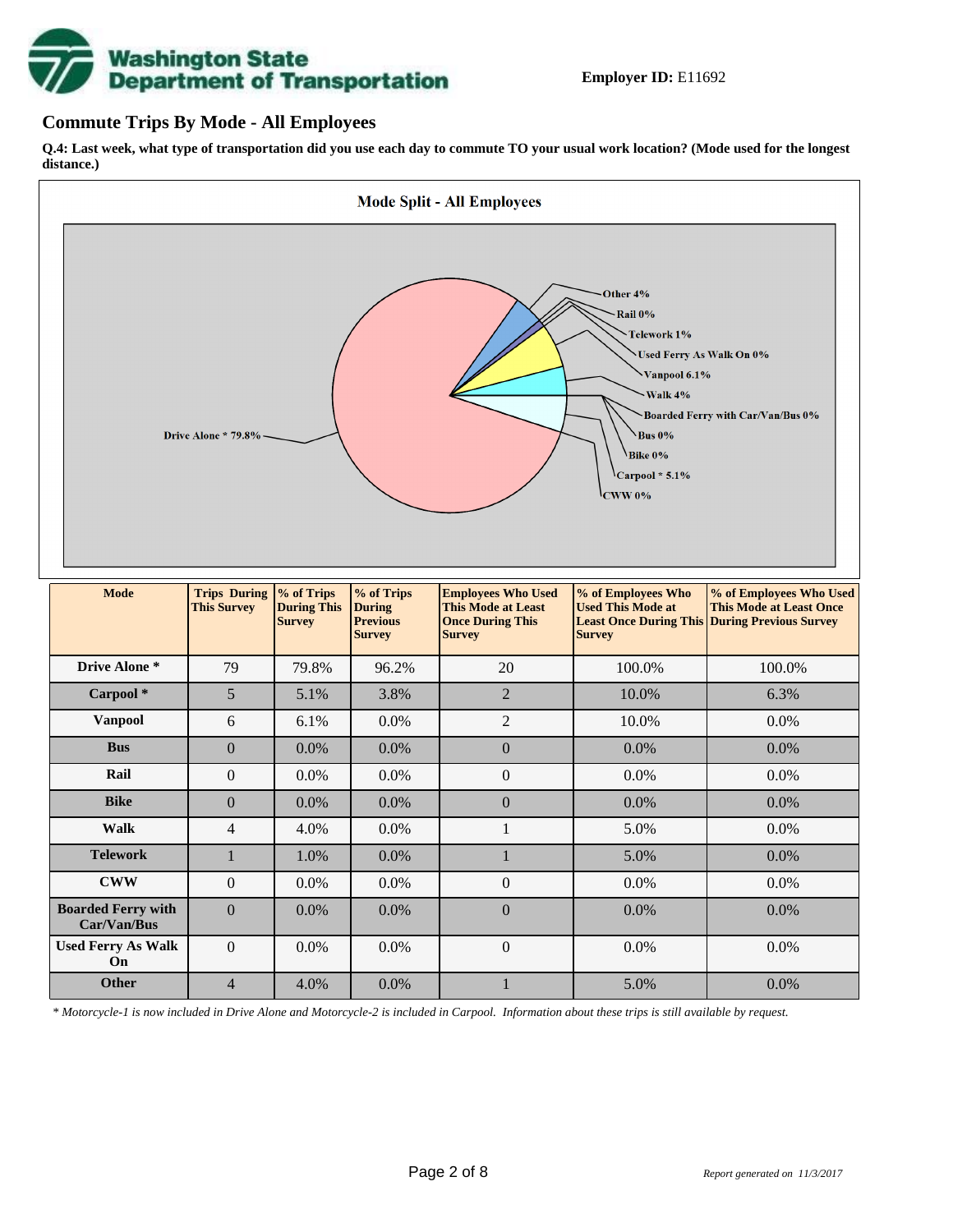

### **Commute Trips By Mode - Affected Employees**

**Q.4: Last week, what type of transportation did you use each day to commute TO your usual work location? (Mode used for the longest distance.)**



*\* Motorcycle-1 is now included in Drive Alone and Motorcycle-2 is included in Carpool. Information about these trips is still available by request.*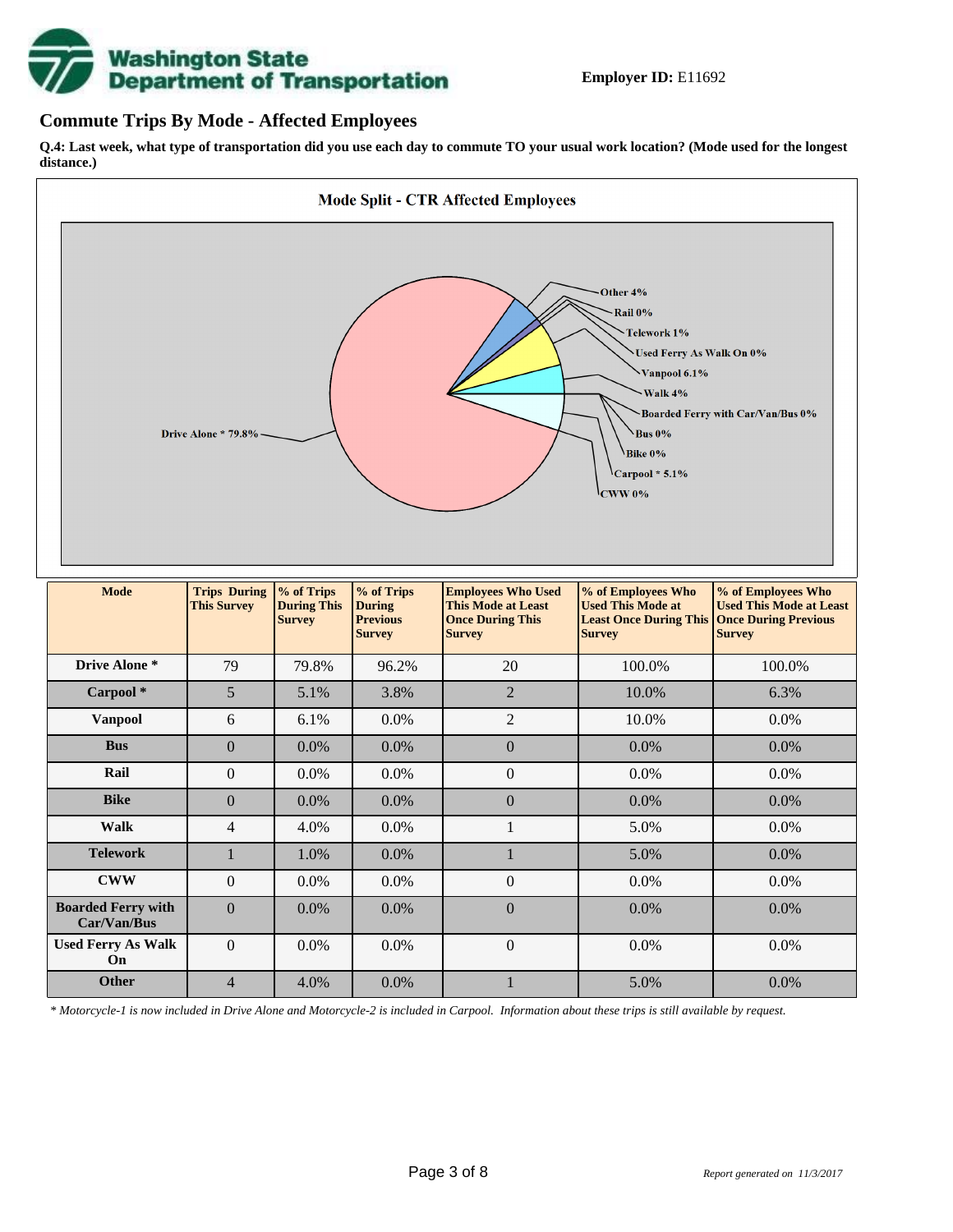

## **Alternative Modes - Number of Employees Who Used a Non-Drive Alone Mode:**

| <b>Non-Drive Alone</b><br><b>Number Of Days</b> | <b>Exactly this # of</b><br><b>Employees</b> | <b>Exactly this % of</b><br><b>Employees</b> | At least # of<br><b>Employees</b> | At least % of<br>employees |  |  |
|-------------------------------------------------|----------------------------------------------|----------------------------------------------|-----------------------------------|----------------------------|--|--|
| 0 Day                                           | 14                                           | 70%                                          | 20                                | 100%                       |  |  |
| 1 Days                                          |                                              | 5%                                           | 6                                 | 30%                        |  |  |
| 2 Days                                          | $\overline{0}$                               | 0%                                           | 5                                 | 25%                        |  |  |
| 3 Days                                          |                                              | 5%                                           | 5                                 | 25%                        |  |  |
| 4 Days                                          | 4                                            | 20%                                          | $\overline{4}$                    | 20%                        |  |  |
| 5 Days                                          | 0                                            | 0%                                           | $\theta$                          | 0%                         |  |  |
| <b>6 or More Days</b>                           | 0                                            | 0%                                           | $\Omega$                          | 0%                         |  |  |

## **Count by Occupancy of Carpools and Vanpools**

**Q.4 If you used a carpool or vanpool as part of your commute, how many people (age 16 or older) are usually in the vehicle?**

| <b>Ridesharing Occupancy</b> | <b>Mode</b> | <b>Response Count</b> |
|------------------------------|-------------|-----------------------|
| $2*$                         | Carpool     | 5                     |
| 3                            | Carpool     | $\boldsymbol{0}$      |
| 4                            | Carpool     | $\boldsymbol{0}$      |
| 5                            | Carpool     | $\boldsymbol{0}$      |
| >5                           | Carpool     | $\overline{0}$        |
| $<$ 5                        | Vanpool     | $\overline{0}$        |
| 5                            | Vanpool     | $\overline{0}$        |
| 6                            | Vanpool     | 3                     |
| 7                            | Vanpool     | $\boldsymbol{0}$      |
| 8                            | Vanpool     | 3                     |
| 9                            | Vanpool     | $\boldsymbol{0}$      |
| 10                           | Vanpool     | $\overline{0}$        |
| 11                           | Vanpool     | $\overline{0}$        |
| 12                           | Vanpool     | $\boldsymbol{0}$      |
| 13                           | Vanpool     | $\boldsymbol{0}$      |
| 14                           | Vanpool     | $\overline{0}$        |
| >14                          | Vanpool     | $\boldsymbol{0}$      |

\* Motorcycle-2 counted with Carpool-2 for this table.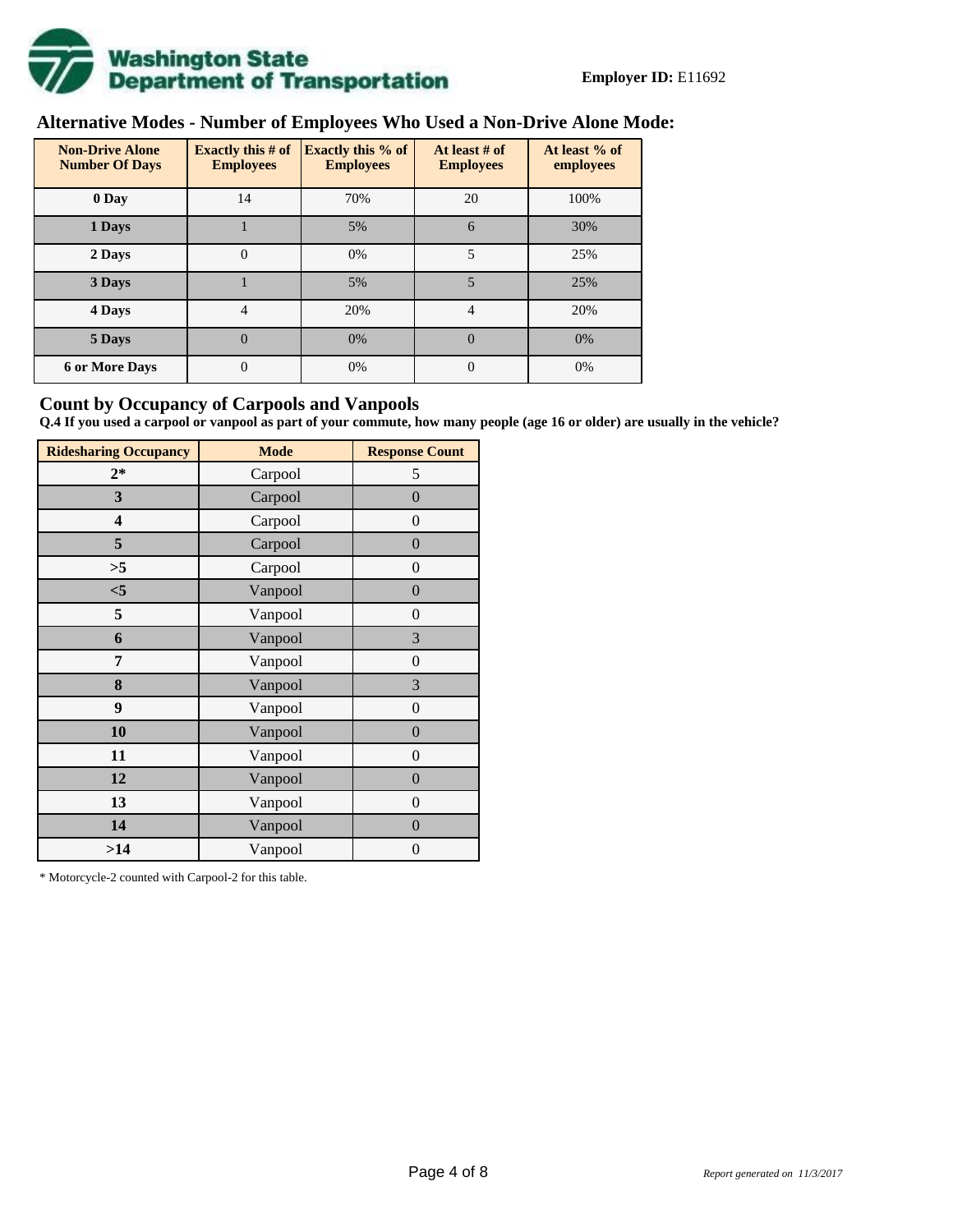

## **Reported Work Schedule - All Employees**

**Q.8 Which of the following best describes your work schedule?**

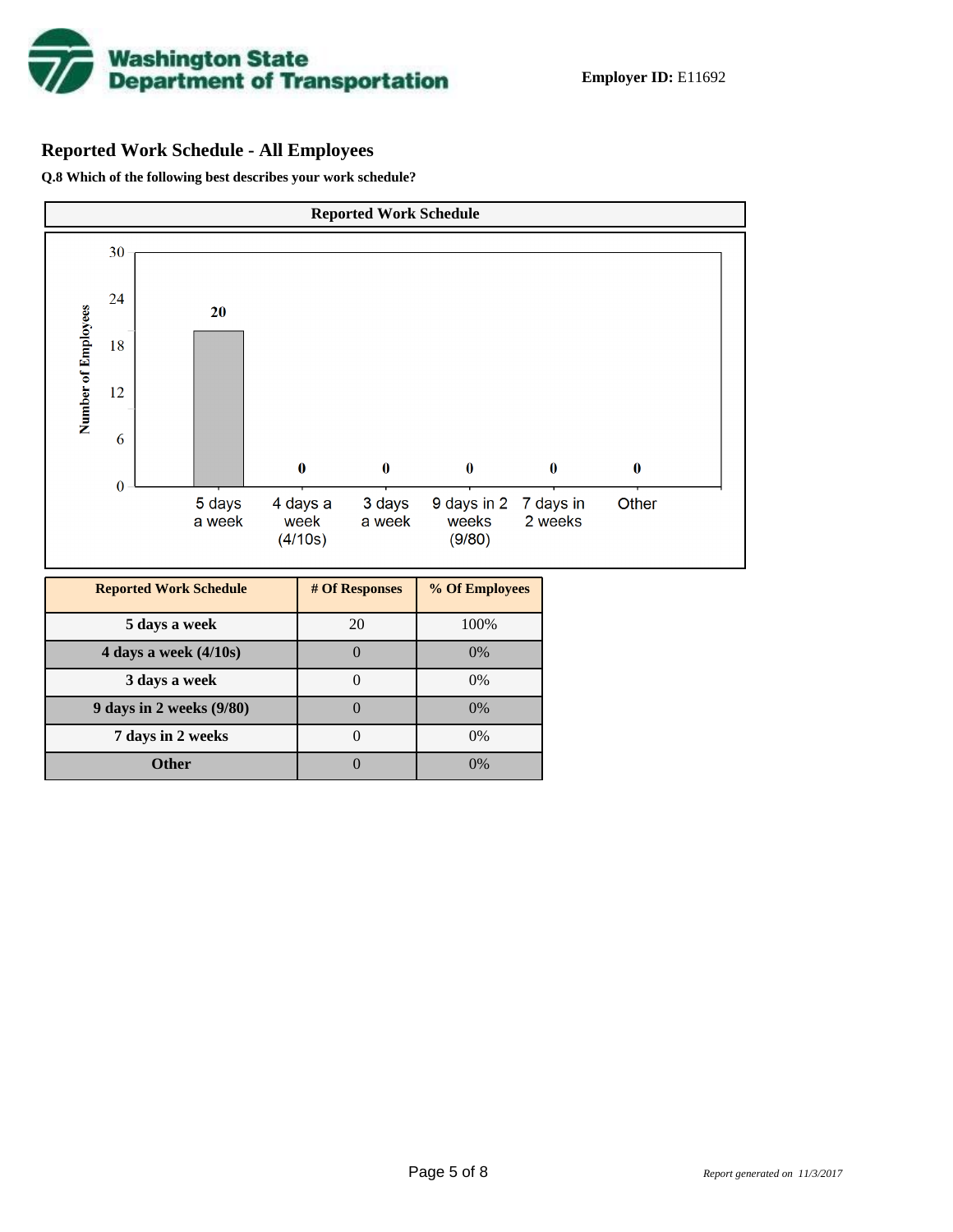

## **Parking and Telework**

**Q.9: On the most recent day that you drove alone to work, did you pay to park? (Mark "yes" if you paid that day, if you prepaid, if you are billed later, or if the cost of parking is deducted from your paycheck.)**



**Q.10: How many days do you typically telework?**

| <b>Telework Frequency</b>           | # of Responses | % of Responses |
|-------------------------------------|----------------|----------------|
| No Answer/Blank                     |                | $0.0\%$        |
| I don't telework                    | 10             | 50.0%          |
| Occasionally, on an as-needed basis | 6              | 30.0%          |
| 1-2 days/month                      | 3              | 15.0%          |
| 1 day/week                          |                | 0.0%           |
| 2 days/week                         |                | $0.0\%$        |
| 3 days/week                         |                | 5.0%           |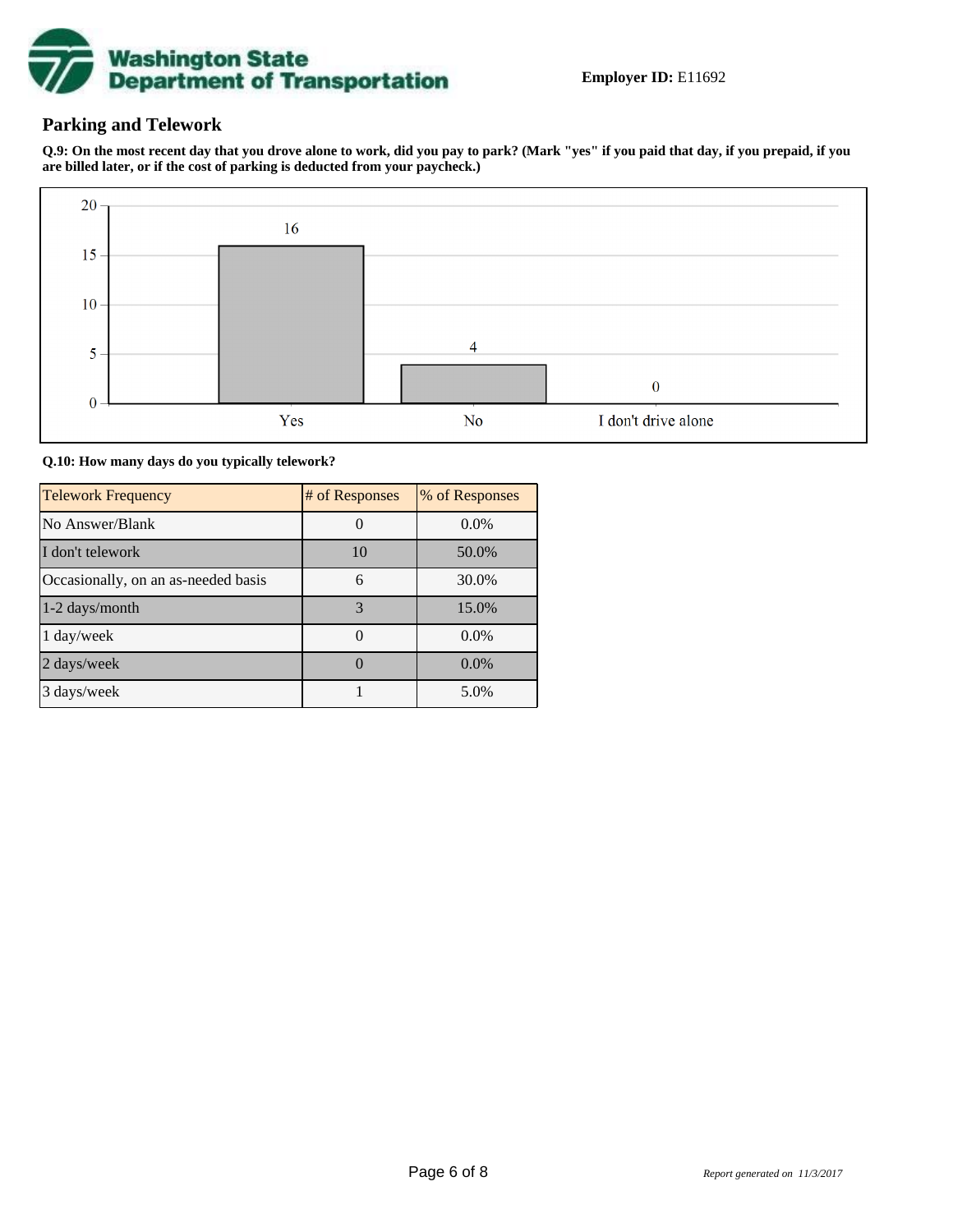

## **Reasons for driving alone to work/not driving alone to work**

**Q11. When you do not drive alone to work, what are the three most important reasons?**

| <b>Question Text</b>                                           | # of Responses | % of Responses |
|----------------------------------------------------------------|----------------|----------------|
| I have the option of teleworking                               | 6              | 20.0%          |
| Financial incentives for carpooling, bicycling or walking.     | 5              | 16.7%          |
| To save money                                                  | 5              | 16.7%          |
| Free or subsidized bus, train, vanpool pass or fare benefit    | $\overline{4}$ | 13.3%          |
| Environmental and community benefits                           | 3              | 10.0%          |
| Personal health or well-being                                  | $\overline{2}$ | 6.7%           |
| Cost of parking or lack of parking                             | 1              | 3.3%           |
| Driving myself is not an option                                |                | 3.3%           |
| Emergency ride home is provided                                | $\mathbf{1}$   | 3.3%           |
| I receive a financial incentive for giving up my parking space |                | 3.3%           |
| Other                                                          |                | 3.3%           |
| To save time using the HOV lane                                | $\Omega$       | 0.0%           |
| Preferred/reserved carpool/vanpool parking is provided         | 0              | $0.0\%$        |

#### **Q12. When you drive alone to work, what are the three most important reasons?**

| <b>Question Text</b>                                      | # of Responses | % of Responses |
|-----------------------------------------------------------|----------------|----------------|
| I like the convenience of having my car                   | 12             | 28.6%          |
| Riding the bus or train is inconvenient or takes too long | 8              | 19.0%          |
| Family care or similar obligations                        | 8              | 19.0%          |
| My commute distance is too short                          | $\overline{4}$ | 9.5%           |
| Other                                                     | 4              | 9.5%           |
| My job requires me to use my car for work                 | 3              | 7.1%           |
| Bicycling or walking isn't safe                           | $\mathfrak{D}$ | 4.8%           |
| There isn't any secure or covered bicycle parking         |                | 2.4%           |
| I need more information on alternative modes              | $\theta$       | $0.0\%$        |